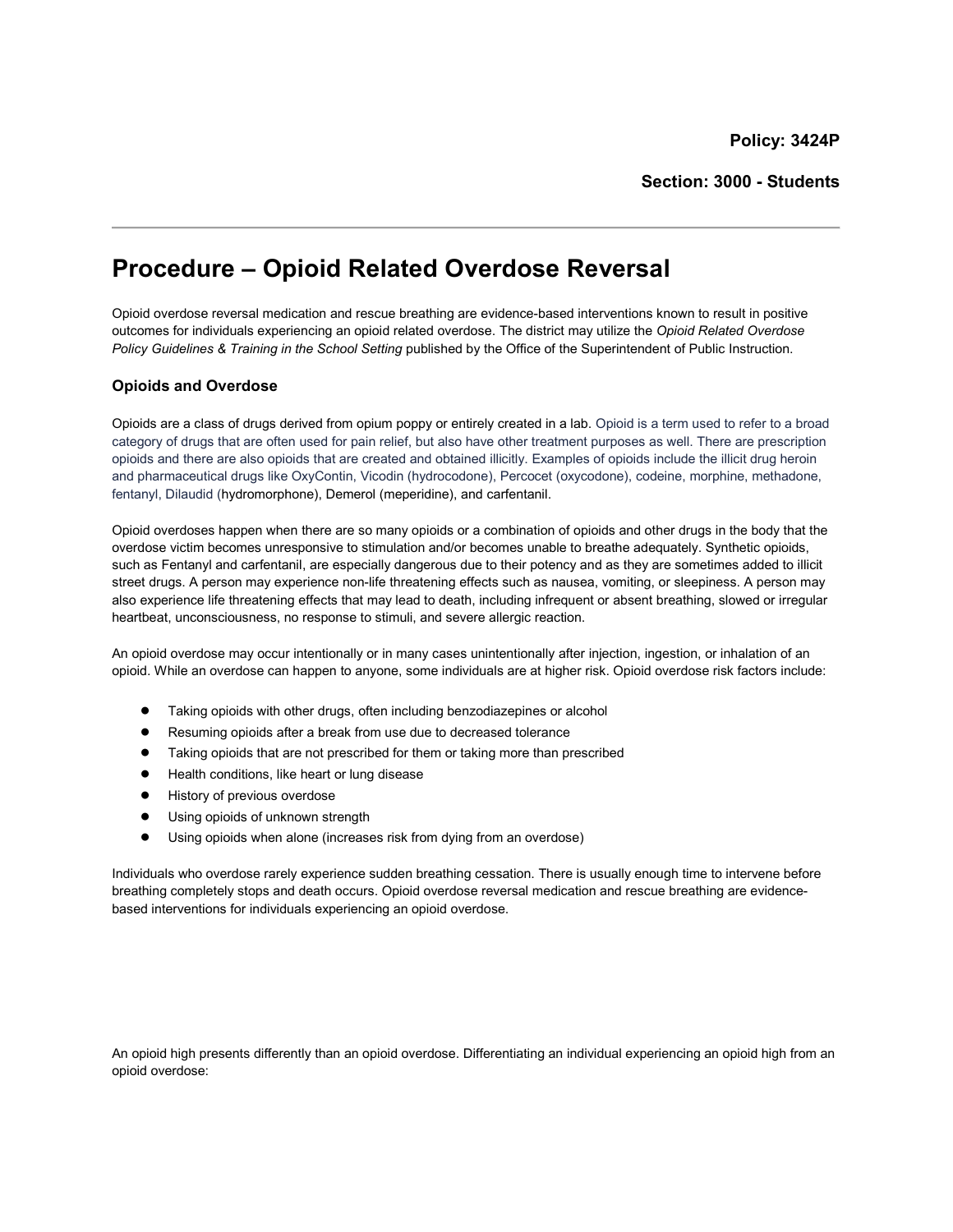| <b>Opioid High</b>                     | <b>Opioid Overdose</b>                                                                                                                                                |
|----------------------------------------|-----------------------------------------------------------------------------------------------------------------------------------------------------------------------|
| Normal skin tone                       | Pale, clammy skin<br>Blue or purple lips or fingernails for person with light<br>complexion and white or ashy lips and fingernails for<br>person with dark complexion |
| Breathing appears normal               | Infrequent, shallow, or absent breathing<br>Respiratory rate less than 8 breaths per minute                                                                           |
| Normal heart rate                      | Slow or irregular heartbeat                                                                                                                                           |
| Looks sleepy                           | Unconscious or unable to wake                                                                                                                                         |
| Speech slurred or slow                 | Deep snoring, gurgling, or choking sounds (death rattle)                                                                                                              |
| Responsive to stimuli                  | Not responsive to stimuli                                                                                                                                             |
| Pinpoint pupils (with some exceptions) | Pinpoint pupils                                                                                                                                                       |

## Suspected Overdose Actions

An opioid overdose may occur intentionally or in many cases unintentionally after injection, ingestion, or inhalation of an opioid. Identifying an overdose individual for responsiveness and breathing is critical to a successful outcome. When an individual overdoses, their breathing will get very slow and may stop. They may look like they are asleep. Check for responsiveness and breathing by:

- Shout their name and shake them.
- Rub knuckles hard on the breastbone in the middle of the chest or on the upper lip of the individual.

If the person responds to the stimuli, assume an overdose has not yet occurred. However, emergency medical services should be notified. Remain with the individual and continue to assess for responsiveness and breathing until help arrives. It is important to monitor the person and try to keep the individual awake and alert. If the person does not respond to hearing their name, being shook, or having knuckles rubbed on their breast bone or upper lip, assume they may be experiencing an opioid overdose.

An opioid overdose requires immediate medical attention. It is essential to have a trained medical professional assess the condition of a person experiencing an overdose. All schools are expected to initiate their medical emergency response plan, including emergency services notification (9-1-1) and naloxone designated trained responder notification in an expected case of an overdose. Naloxone is effective only if there are opioids involved in the overdose. Naloxone will not reverse an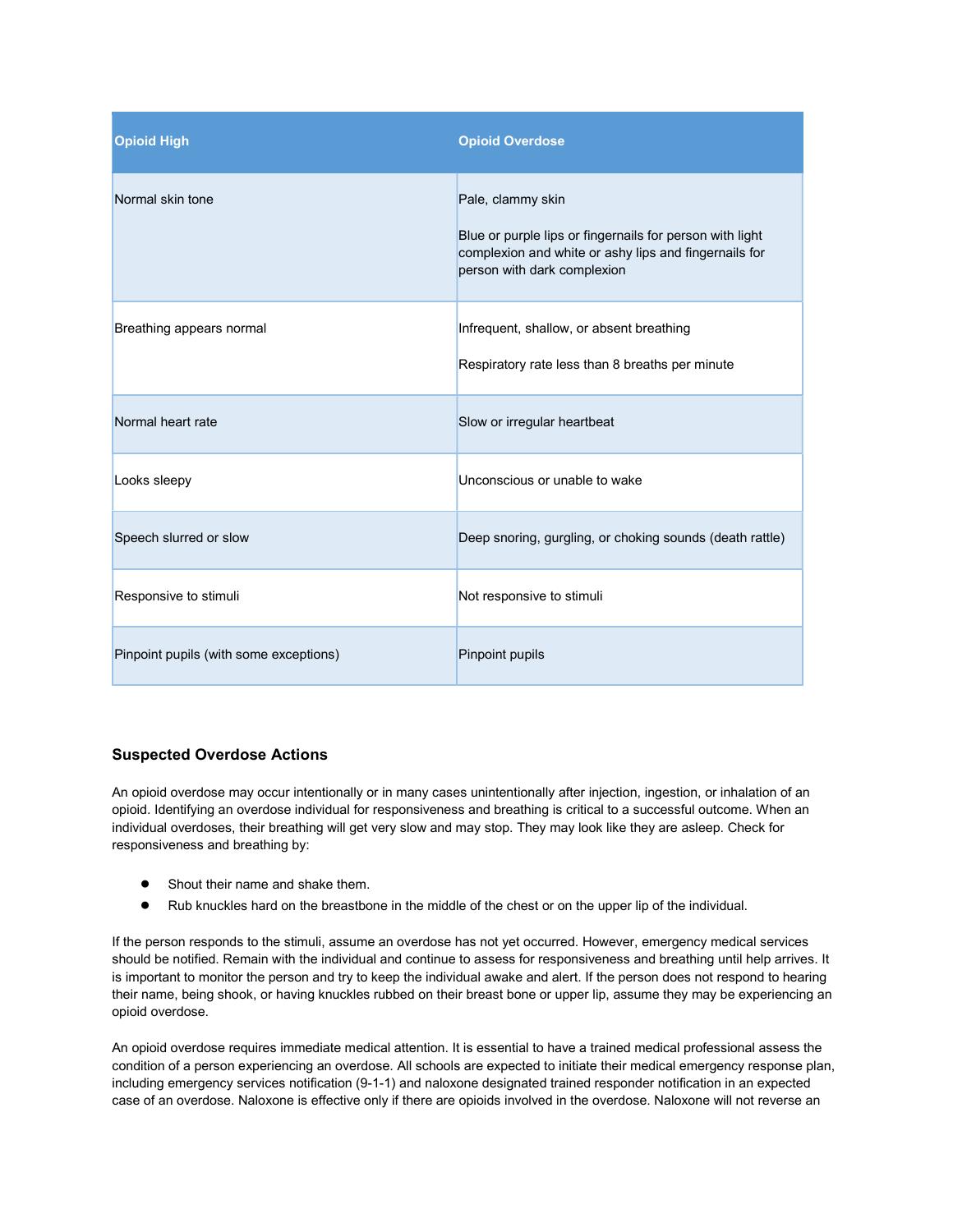overdose involving alcohol, benzodiazepines, or cocaine. Washington's Good Samaritan Law provides some protections when calling 911 to save a life, even if drugs are at the scene according to RCW 69.50.315. The victim and person calling 911 cannot be prosecuted for simple possession.

The District should follow the Washington Department of Health's steps for administering naloxone for drug overdose. (https://www.doh.wa.gov/Portals/1/Documents/Pubs/150-126-NaloxoneInstructions.pdf)

#### Naloxone Hydrochloride Nasal Spray Administration, if needed:

The nasal spray device needs no assembly. Each device contains a single dose. Do not test the device. The device only works one time.

- Remove device from the package. Place and hold the tip of the nozzle in either nostril, then press the plunger firmly to release the dose into the nose.
- A second dose of naloxone may be required. Administer in alternate nostrils every 3 minutes as needed if there is no or minimal response.

#### After administering Naloxone, additional considerations:

- When the individual wakes up, communicate what happened. Watch for signs of opioid withdrawal, including chills, nausea and muscle aches. They may be scared, nervous or restless. Keep them calm until help arrives.
- Naloxone wears off in 30 to 90 minutes. Additional doses may be necessary.
- Monitor the individual closely until emergency medical personnel arrive. If the individual is not breathing, perform rescue breathing or cardiopulmonary resuscitation (CPR) as indicated.
- If the individual must be left alone, turn them on their side (recovery position) to prevent choking.
- When emergency medical personnel arrive, communicate the individual's name, emergency contact information, symptoms prior to naloxone administration and the time(s), and dose of naloxone administration. Give emergency personnel the empty medication containers.
- The individual will be transported by emergency medical personnel to a medical facility, even if symptoms are improving.
- All illegal and/or non-prescribed opioid narcotics found on person will be seized and processed with local law enforcement.
- Report the event and naloxone administration to school administration and the school nurse to ensure parent/guardian contact, administration documentation, follow-up with the appropriate medical provider, naloxone reorder and replacement, and initiation of district recovery process.

## Obtaining and Maintaining Opioid Overdose Medication

The district should use the WA State DOH "Standing Order to Dispense Naloxone" (non-expired standing order) to obtain opioid overdose reversal medication in the product of their choice. Pharmacies and other entities can dispense and deliver the following naloxone products to eligible persons based on availability and preference. The standing order can be used for refills as needed.Efforts will also be coordinated with the Grant County Health District who manages a supply of opioid overdose reversal medication.

Ephrata School District will obtain and maintain at least one set of opioid overdose reversal medication at the high school building. A school administrator at the high school, or designated staff member, shall ensure that the opioid overdose reversal medication is stored safely and consistently with the manufacturer's guidelines. A school administrator at the high school, or designated staff member, will also make sure that an adequate inventory of opioid overdose reversal medication is maintained. Medication should be routinely assessed to ensure enough time for reacquiring the medication prior to the expiration date.

Opioid overdose reversal medication shall be clearly labeled and stored, unlocked, with specifically designated AEDs at the high school that will be available during school hours and when building is in use. Expiration dates will be documented on an